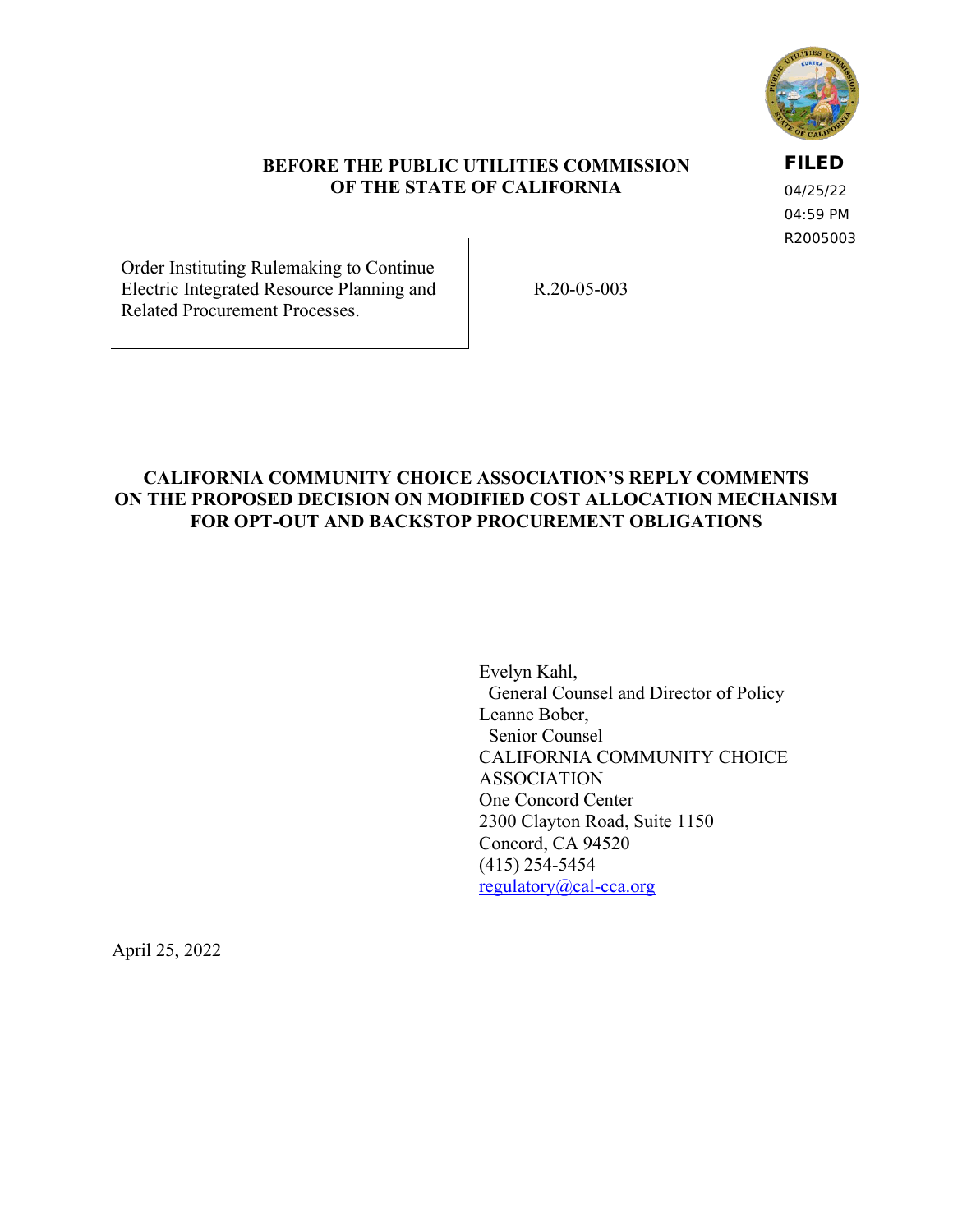# **TABLE OF CONTENTS**

| $\mathbf{L}$ |                                                                                                                                                                        |
|--------------|------------------------------------------------------------------------------------------------------------------------------------------------------------------------|
| II.          | THE COMMISSION SHOULD ADOPT THE RECOMMENDATIONS OF<br>AREM AND SHELL TO MODIFY THE PD TO REQUIRE DIRECT                                                                |
| III.         | THE COMMISSION SHOULD REJECT PG&E/SCE'S REQUEST TO<br>EMBED THE MCAM CHARGE IN THE IOU DISTRIBUTION RATES2                                                             |
| IV.          | THE COMMISSION SHOULD REJECT THE IOU'S REQUEST TO<br>REMOVE THE PD'S ONE-TIME ALLOCATION OF RA CAPACITY AND<br>RPS ATTRIBUTES TO LSES WITH LOAD DEPARTING AFTER 2019 4 |
| V.           | THE COMMISSION SHOULD ADOPT PCF'S RECOMMENDATION<br>THAT COSTS MOVE WITH A CUSTOMER IN THE EVENT THE PD<br>ADOPTS IOU CUSTOMER BILLING AND AN LSE FILES FOR            |
| VI.          | THE COMMISSION SHOULD REQUIRE THE IOUS TO SEEK<br>APPROVAL THROUGH A TIER 3 ADVICE LETTER FOR<br>PROCUREMENT GREATER THAN FIVE PERCENT ABOVE THE OPT-                  |
|              |                                                                                                                                                                        |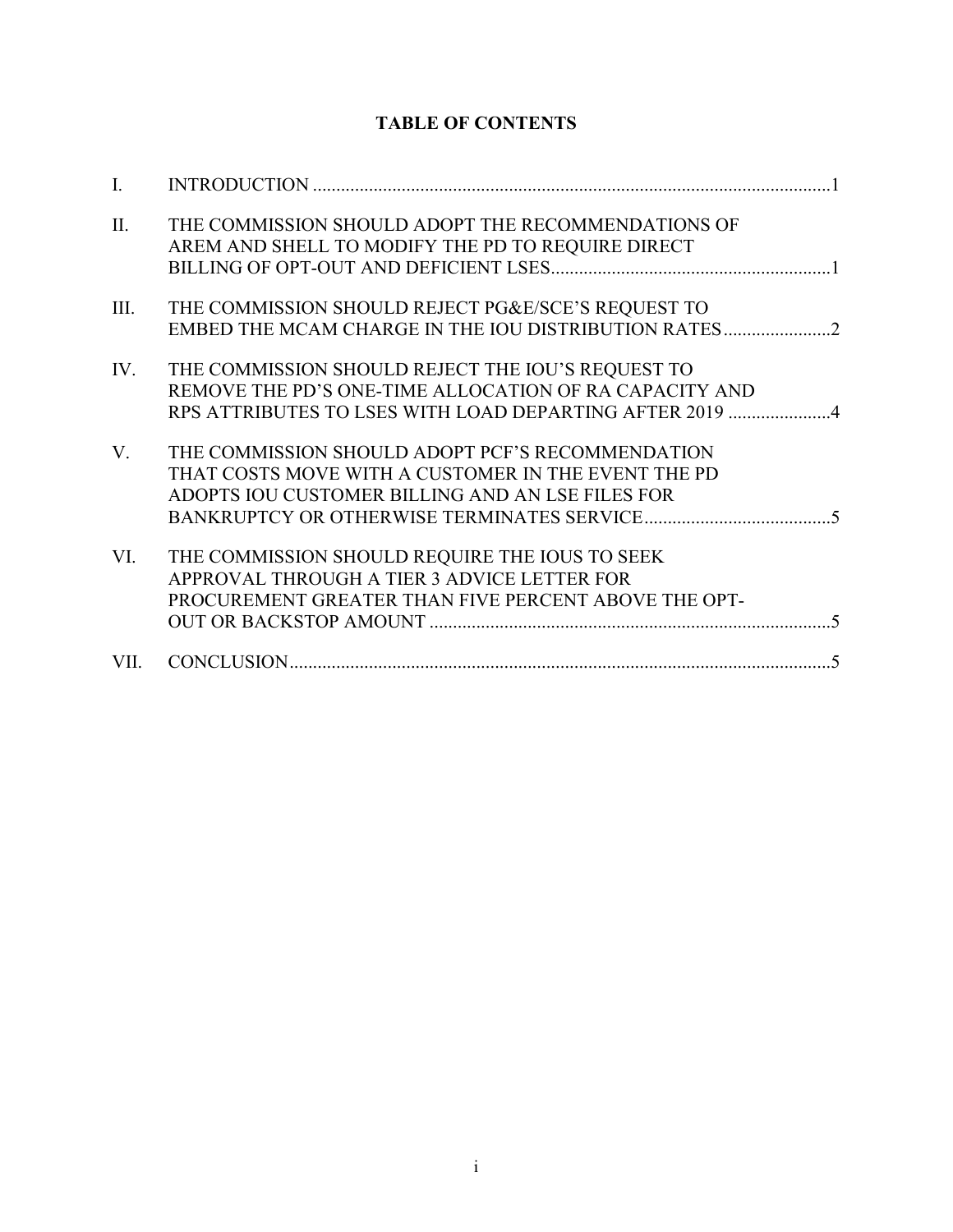#### **SUMMARY OF RECOMMENDATIONS**

- $\checkmark$  Adopt the recommendations of Alliance for Retail Energy Markets (AReM) and Shell Energy North America (US), L.P. D/B/A Shell Energy Solutions (Shell) to modify the PD to require direct billing of load-serving entities (LSEs) for opt-out and backstop procurement costs;
- $\checkmark$  Reject Pacific Gas and Electric Company's (PG&E's) and Southern California Edison Company's (SCE's) request to embed the Modified Cost Allocation Mechanism (MCAM) charge in distribution rates;
- $\checkmark$  Reject the request of PG&E, SCE and San Diego Gas & Electric Company (SDG&E) to remove the PD's one-time allocation of Resource Adequacy (RA) capacity and Renewables Portfolio Standard (RPS) attributes to LSEs with load departing after 2019;
- $\checkmark$  Adopt the recommendation of Protect Our Communities Foundation (PCF) that if the Commission adopts the investor-owned utility (IOU) customer charge, the costs should move with the customers of the non-IOU LSE to the new provider of service in the event of a non-IOU LSE's bankruptcy or termination of service; and
- $\checkmark$  Require the IOUs to seek approval through a Tier 3 Advice Letter for procurement greater than five percent above the opt-out or backstop amount.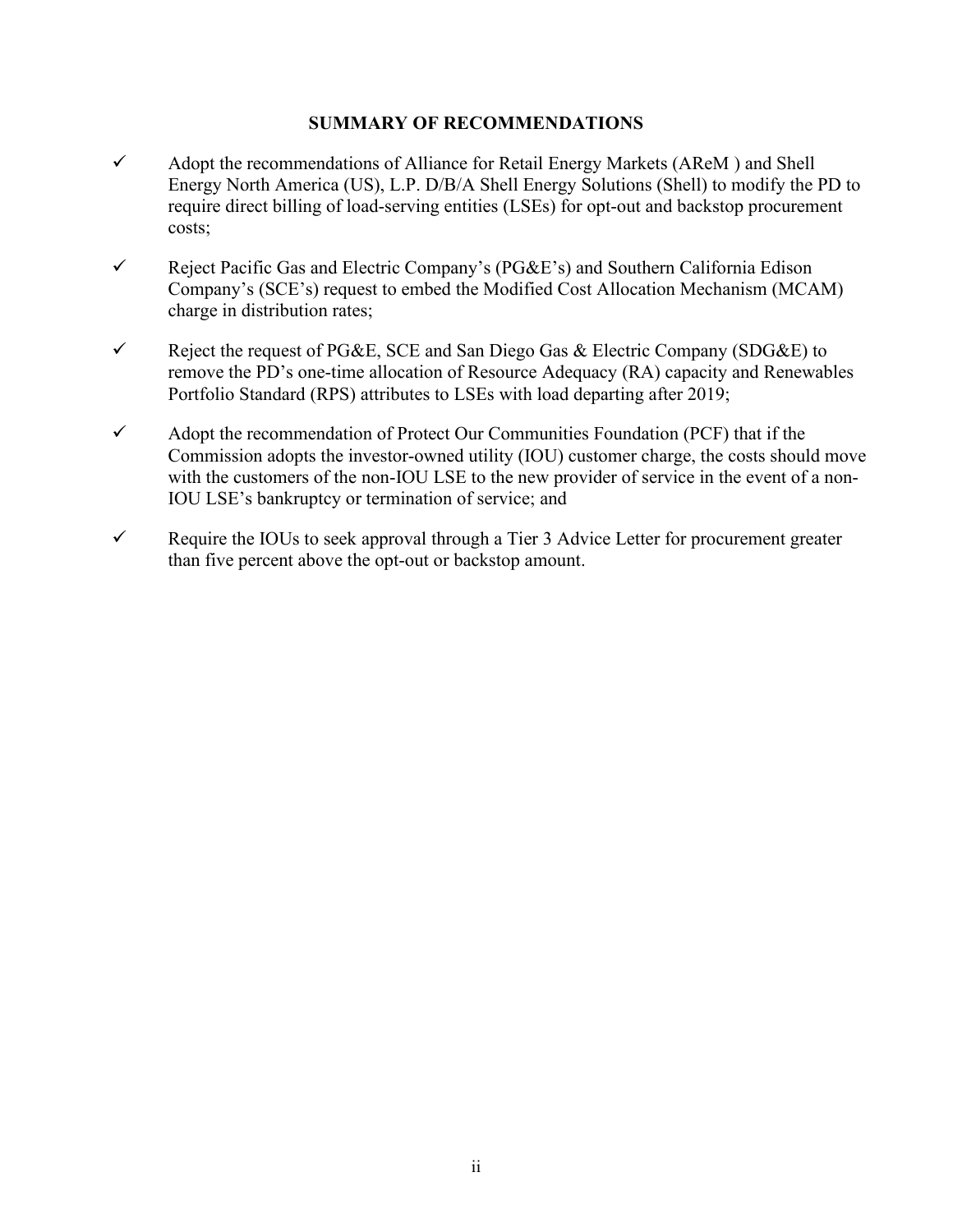#### **CALIFORNIA COMMUNITY CHOICE ASSOCIATION'S REPLY COMMENTS ON THE PROPOSED DECISION ON MODIFIED COST ALLOCATION MECHANISM FOR OPT-OUT AND BACKSTOP PROCUREMENT OBLIGATIONS**

The California Community Choice Association (CalCCA)<sup>[1](#page-3-2)</sup> submits these reply comments pursuant to Rule 14.3 of the California Public Utilities Commission's (Commission) Rules of Practice and Procedure on the proposed *Decision on Modified Cost Allocation Mechanism for Opt-Out and Backstop Procurement Obligations* (PD or Proposed Decision), issued on March 29 2022.

## <span id="page-3-0"></span>**I. INTRODUCTION**

In response to party Opening Comments, CalCCA provides the following recommendations:

- $\checkmark$  Adopt the recommendations of AReM/Shell to modify the PD to require direct billing of LSEs for opt-out and backstop procurement costs;
- $\checkmark$  Reject PG&E's and SCE's request to embed the MCAM charge in distribution rates;
- $\checkmark$  Reject the request of PG&E, SCE and SDG&E's remove the PD's one-time allocation of RA capacity and RPS attributes to LSEs with load departing after 2019;
- $\checkmark$  Adopt the recommendation of PCF that if the Commission adopts the IOU customer charge, the costs should move with the customers of the non-IOU LSE to the new provider of service in the event of a non-IOU LSE's bankruptcy or termination of service; and
- Require the IOUs to seek approval through a Tier 3 Advice Letter for procurement greater than five percent above the opt-out or backstop amount.

## <span id="page-3-1"></span>**II. THE COMMISSION SHOULD ADOPT THE RECOMMENDATIONS OF AREM AND SHELL TO MODIFY THE PD TO REQUIRE DIRECT BILLING OF OPT-OUT AND DEFICIENT LSES**

The PD notes the preferred option from a policy perspective of direct billing of opt-out and

deficient LSEs as opposed to an IOU customer charge.<sup>[2](#page-3-3)</sup> However, the PD concludes that Public

<span id="page-3-2"></span><sup>1</sup> California Community Choice Association represents the interests of 23 community choice electricity providers in California: Apple Valley Choice Energy, Central Coast Community Energy, Clean Energy Alliance, Clean Power Alliance, CleanPowerSF, Desert Community Energy, East Bay Community Energy, Lancaster Choice Energy, Marin Clean Energy, Orange County Power Authority, Peninsula Clean Energy, Pico Rivera Innovative Municipal Energy, Pioneer Community Energy, Pomona Choice Energy, Rancho Mirage Energy Authority, Redwood Coast Energy Authority, San Diego Community Power, San Jacinto Power, San José Clean Energy, Santa Barbara Clean Energy, Silicon Valley Clean Energy, Sonoma Clean Power, and Valley Clean Energy.

<span id="page-3-3"></span><sup>2</sup> PD at 17 (having the IOUs bill the appropriate LSEs directly "would be preferable, on a policy basis" and "would be far easier to implement, with no requirement for billing system changes . . . ."); *see also* CalCCA Opening Comments at 3-6 (all references to party Opening Comments are to the comments filed in this Docket in response to the PD on April 18, 2022).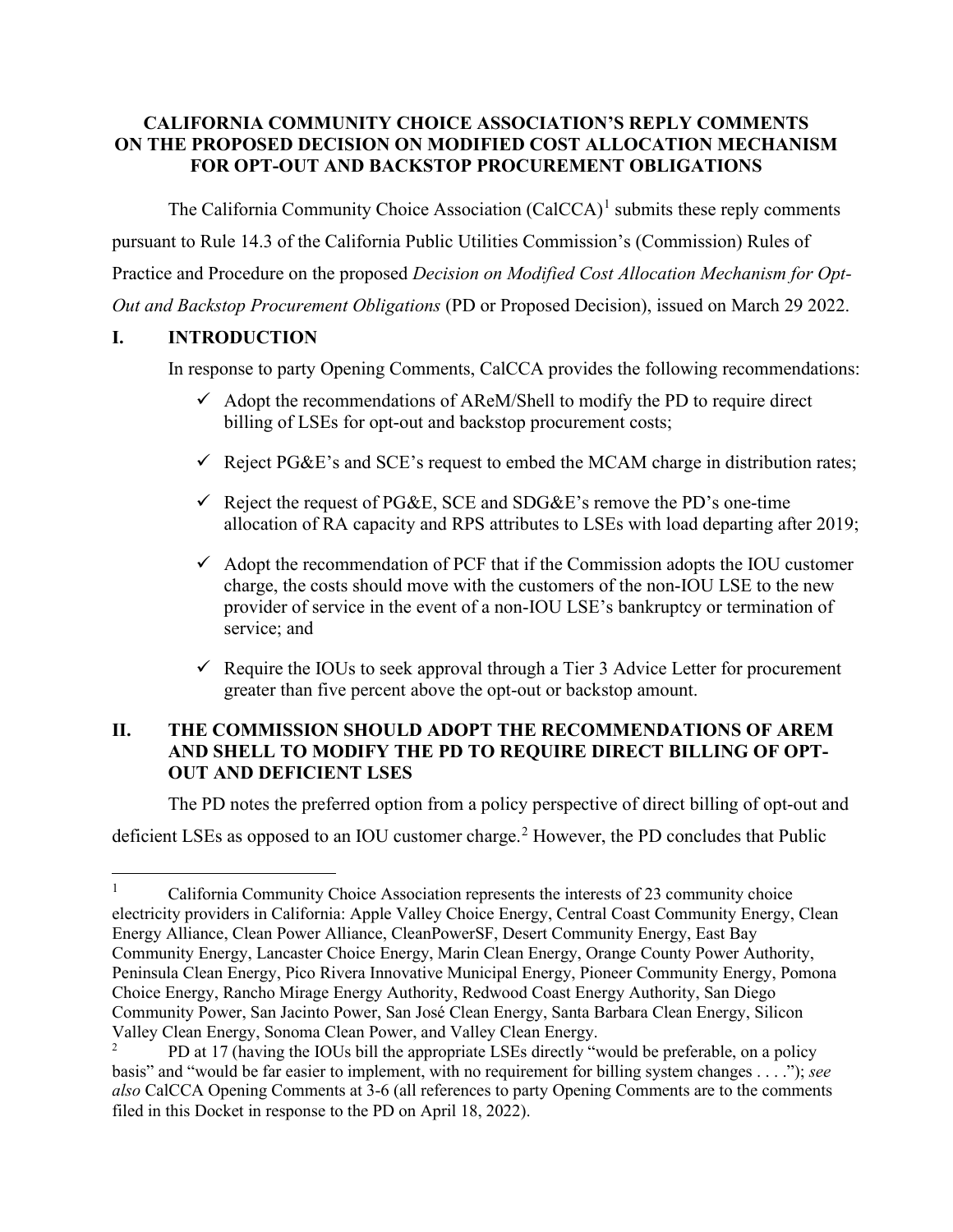Utilities Code Sections  $365.1(c)(2)$  and  $454.41(c)$  require the Commission to adopt the IOU customer charge rather than directly billing LSEs.In their Opening Comments, AReM and Shell correctly note (as also detailed in CalCCA's Opening Comments) that Sections 365.1(c)(2) and 454.41(c) do not expressly require the Commission to place the MCAM costs in an IOU customer charge.<sup>[3](#page-4-1)</sup> Instead, the Commission can ensure that all benefitting customers pay the costs of the procurement (thereby ensuring a non-bypassable charge) through direct LSE billing. The LSEs paying the MCAM costs will charge customers through their generation rates, just as the IOUs charge their customers for the same costs.

In fact, PG&E/SCE's Opening Comments request significant modifications to the PD to resolve the complexities and significant cost recovery issues associated with an IOU customer charge. [4](#page-4-2) In particular, PG&E/SCE note the significant time (up to 24 months) and costs (for PG&E, \$3 million) associated with billing system changes to accommodate the MCAM charge.<sup>[5](#page-4-3)</sup> PG&E/SCE note that the Tier 2 advice letter process will introduce additional delay and costs, for which the IOUs request they be able to recover.<sup>[6](#page-4-4)</sup> In addition to the significant rate design issues flagged by PG&E/SCE, these complexities further support the Commission instead adopting direct LSE billing to avoid the significant costs, delay, bill distortion and migration issues presented by the IOU customer charge.

## <span id="page-4-0"></span>**III. THE COMMISSION SHOULD REJECT PG&E/SCE'S REQUEST TO EMBED THE MCAM CHARGE IN THE IOU DISTRIBUTION RATES**

If the Commission adopts the IOU customer charge rather than direct LSE billing, it should reject PG&E/SCE's request to embed all MCAM costs in the IOU distribution rates. The PD agrees that:

embedding the opt-out and backstop procurement costs in the distribution rates [for bundled and opt-out/deficient LSE customers] is not transparent and does not allow for real comparisons between the costs of different providers, causing the potential for unfair competition.[7](#page-4-5)

<span id="page-4-1"></span><sup>3</sup> AReM Opening Comments at 3-6; Shell Opening Comments at 3-6.

<span id="page-4-2"></span><sup>4</sup> *See* PG&E/SCE Opening Comments at 6-7 (requesting timely cost recovery of additional system upgrades necessary to implement the MCAM customer charge); 8-9 (requesting removal of the MPB costs from the applicable non-IOU LSE portion of a customer's bill); 10 (requesting clarification of the language required in the "Fast Lane" portion of the bill); and 11-12 (requesting clarification on IOU rate design for the MCAM customer charge).

<span id="page-4-3"></span><sup>5</sup> *Id.* at 6.

<span id="page-4-4"></span><sup>6</sup> *Id.* at 6.

<span id="page-4-5"></span><sup>7</sup> PD at 50.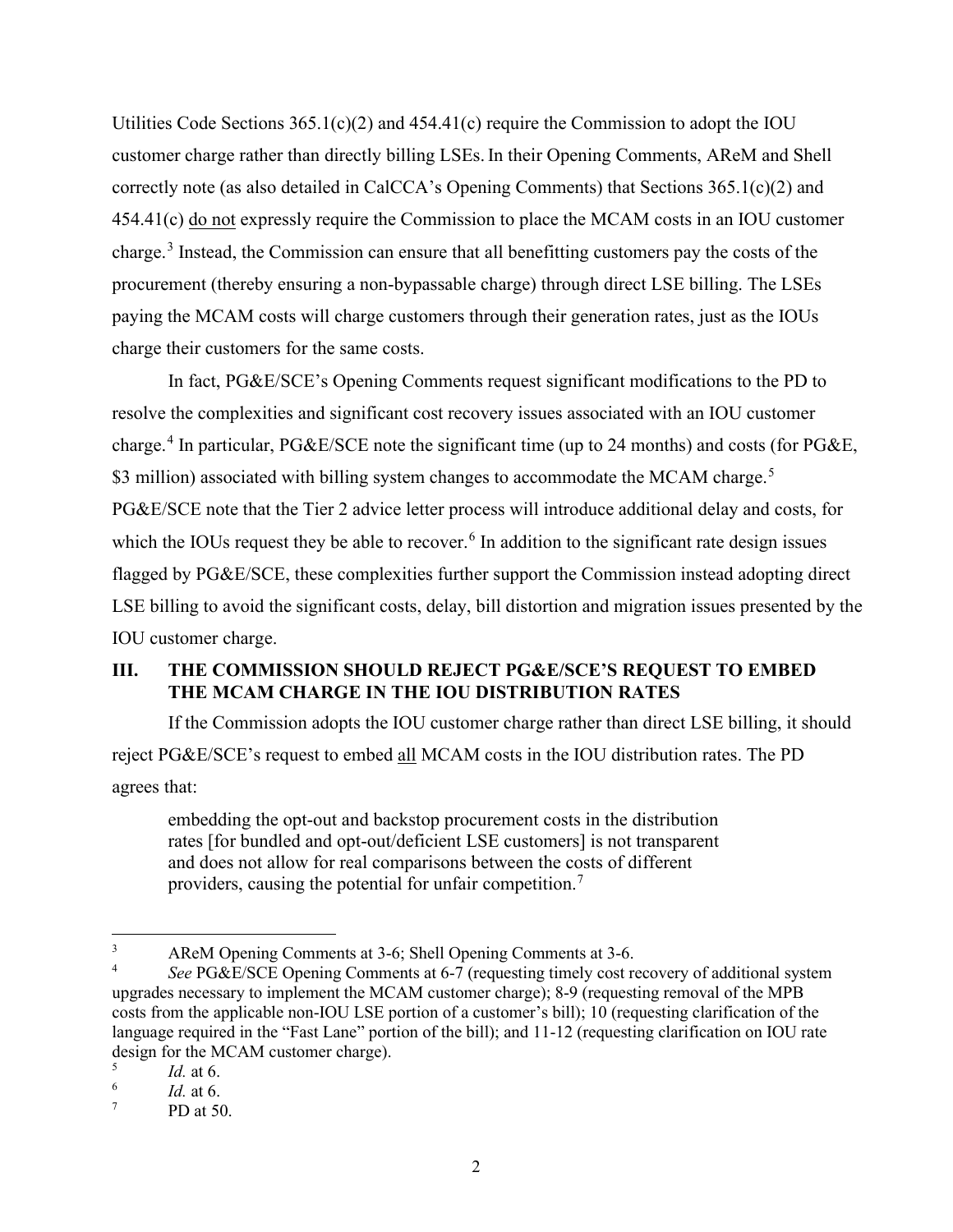The PD thus attempts to reduce the impact of placing the entire MCAM charge in the distribution portion of the bill by directing the IOUs to place the MPB portion of the costs in the LSEs' generation portion of the bill. The above-market costs would remain in the distribution section of the bill.<sup>[8](#page-5-0)</sup> To increase transparency and promote fair price comparisons for customers, the Commission should direct all opt-out and backstop procurement costs to be included on the generation side of the bill. At a minimum, however, the Commission should reject PG&E/SCE's request to modify the PD to move the MPB portion of the costs out of the generation portion and into the distribution portion of the bill.

Additionally, PG&E/SCE argue that Section 394(f) governing ESPs "prohibits the Commission from regulating generation charges for [ESPs]," and that "[s]imilarly, the Commission does not regulate [CCA] rates."[9](#page-5-1) CalCCA agrees with the IOUs' conclusions regarding jurisdiction. Ordering the IOUs to include a separate line item of the MPB costs on the generation portion of the bill, however, does not constitute Commission regulation of ESP or CCA rates. PG&E/SCE's argument should be rejected.

Finally, PG&E/SCE request that the Commission modify the PD's requirement that the MCAM charge be "broken out separately" in a "separate line item" for opt-out and backstop LSE customers, "so that customers can more effectively compare costs that are related to provision of generation and distribution services."[10](#page-5-2) PG&E/SCE request that instead of a separate line item, the Commission should include the MCAM charge in the total distribution rate, and communicate to customers elsewhere on the bill the portion of the MCAM charge that is embedded in the distribution rate. With its request to embed both the MPB and above-market costs within the distribution charge, PG&E/SCE would effectively remove all attempts by the Commission in the PD to increase transparency for customers, reduce bill distortions, and ensure fair competition among IOUs/opt-out or deficient non-IOU LSEs and self-procuring LSEs. PG&E/SCE's request should be rejected.

<span id="page-5-0"></span><sup>8</sup> *Id.* at 50.

<span id="page-5-2"></span><span id="page-5-1"></span><sup>9</sup>  $^{9}$  PG&E/SCE Opening Comments at 9.<br><sup>10</sup> PD at 50

PD at 50.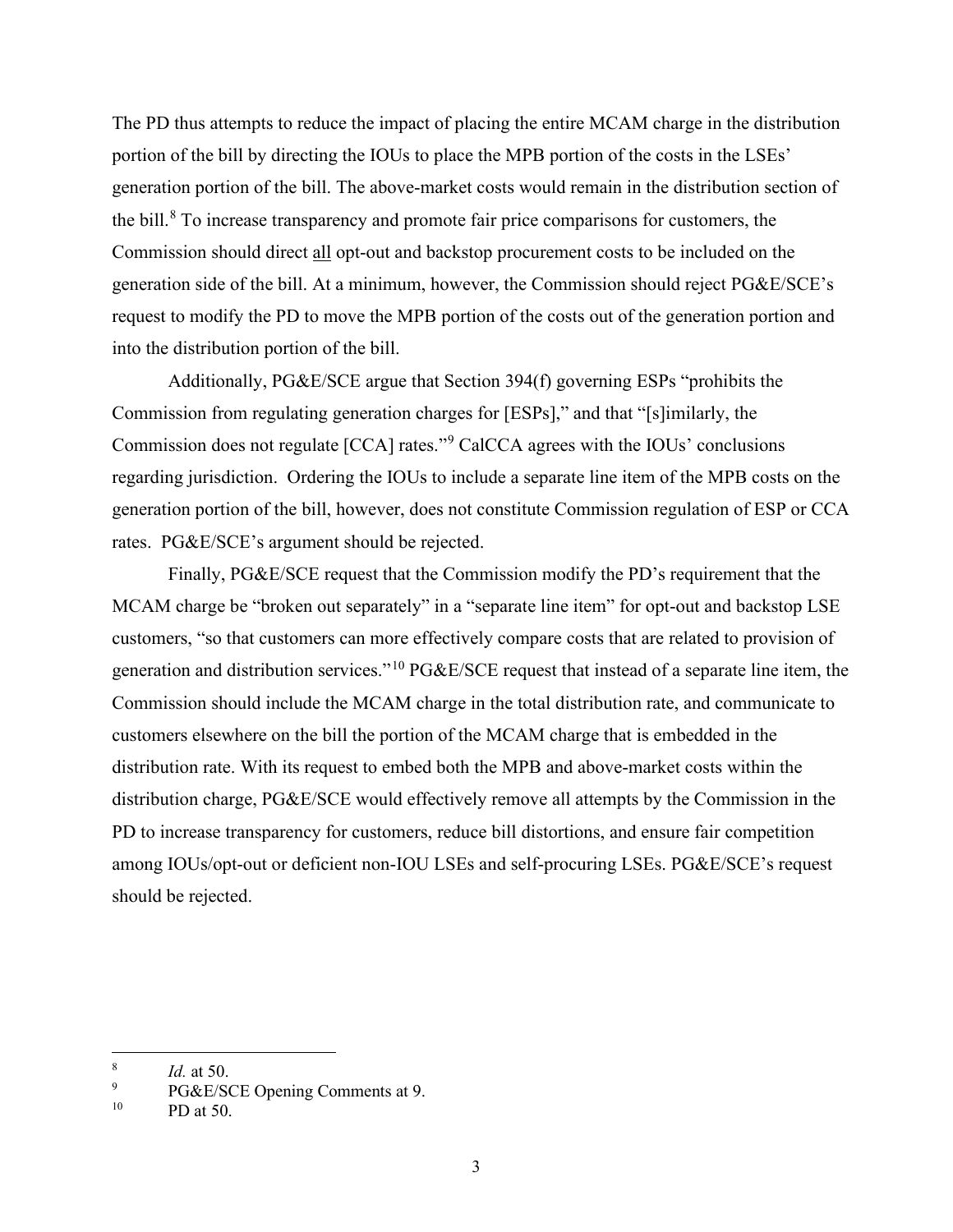#### <span id="page-6-0"></span>**IV. THE COMMISSION SHOULD REJECT THE IOU'S REQUEST TO REMOVE THE PD'S ONE-TIME ALLOCATION OF RA CAPACITY AND RPS ATTRIBUTES TO LSES WITH LOAD DEPARTING AFTER 2019**

The Commission should reject PG&E/SCE's and SDG&E's proposals to eliminate the one-time allocation of RA capacity and RPS energy to the Joint California CCAs.<sup>[11](#page-6-1)</sup> The IOUs argue that the PD violates "settled law" in the Power Charge Indifference Adjustment (PCIA) proceeding (R.17- 06-026) by making a "one-time provision" on behalf of customers of the Joint CCAs who departed SDG&E's retail service since 2019. The Joint California CCAs are ordered to pay for the RA capacity and RPS attributes at the MPB (through bilateral contracts), while the departed load customers will pay for the above-market costs through the PCIA.

The Commission should reject the IOUs' conclusion that the PD violates "settled law" concerning allocation of RA capacity and RPS attributes to LSEs who received departing load. First, the Commission is not bound by its past decisions – in fact, its authority to deviate from past decisions is well-established.[12](#page-6-2) In addition, the Commission carves out its "one-time provision" for the allocation of the RA capacity and RPS attributes in this unique situation in which SDG&E was aware that a significant portion of its load would depart for the Joint California CCAs after 2019. The Joint California CCAs had filed their Implementation Plans, and the schedule for the load departure was known by SDG&E and the CCAs. SDG&E argues that "load departure is hardly a novel circumstance and cannot justify circumvention of" Commission precedent. However, the Commission's one-time allocation of RA capacity and RPS attributes in this circumstance is justified and ensures that the capacity procured on behalf of the departed load serves the load for which it was specifically intended.

In addition, the PD should be revised to ensure that the non-IOU LSEs can purchase all relevant RA attributes associated with its share of the procurement, including System RA, RPS attributes, as well as any associated Local and Flexible RA attributes. This revision is necessary especially in SDG&E's service territory which does not have a central procurement entity for Local RA.

<span id="page-6-1"></span><sup>11</sup> PG&E/SCE Opening Comments at 2-4; SDG&E Opening Comments at 3-7. The Joint California CCAs include San Diego Community Power, Clean Energy Alliance, Desert Community Energy, City of Pomona, and Santa Barbara Clean Energy.<br> $\frac{12}{2}$   $\frac{12.083 \text{ Jn} \text{ re} \text{ Pacific Gas} \text{ &}12.083}{\frac{12.083 \text{ Jn} \text{ re} \text{ Pacific Gas} \text{ &}12.083}{\frac{12.083 \text{ Jn} \text{ re} \text{ Pacific Gas} \text{ &}12.083}}$ 

<span id="page-6-2"></span><sup>12</sup> D.88-12-083, *In re Pacific Gas & Electric Co.* (1988), 30 Cal.P.U.C.2d 189, 223-225; *see also*  D.21-06-042, *Application of Southern California Edison Company (U338E) for Approval of its Charge Ready 2 Infrastructure and Market Education Programs* (June 24, 2021) at 4 ("[i]t is settled that the Commission is not bound by its precedent"); Cal. Pub. Util. Code § 1708 ("[t]he commission may at any time . . . rescind, alter, or amend any order or decision made by it.").